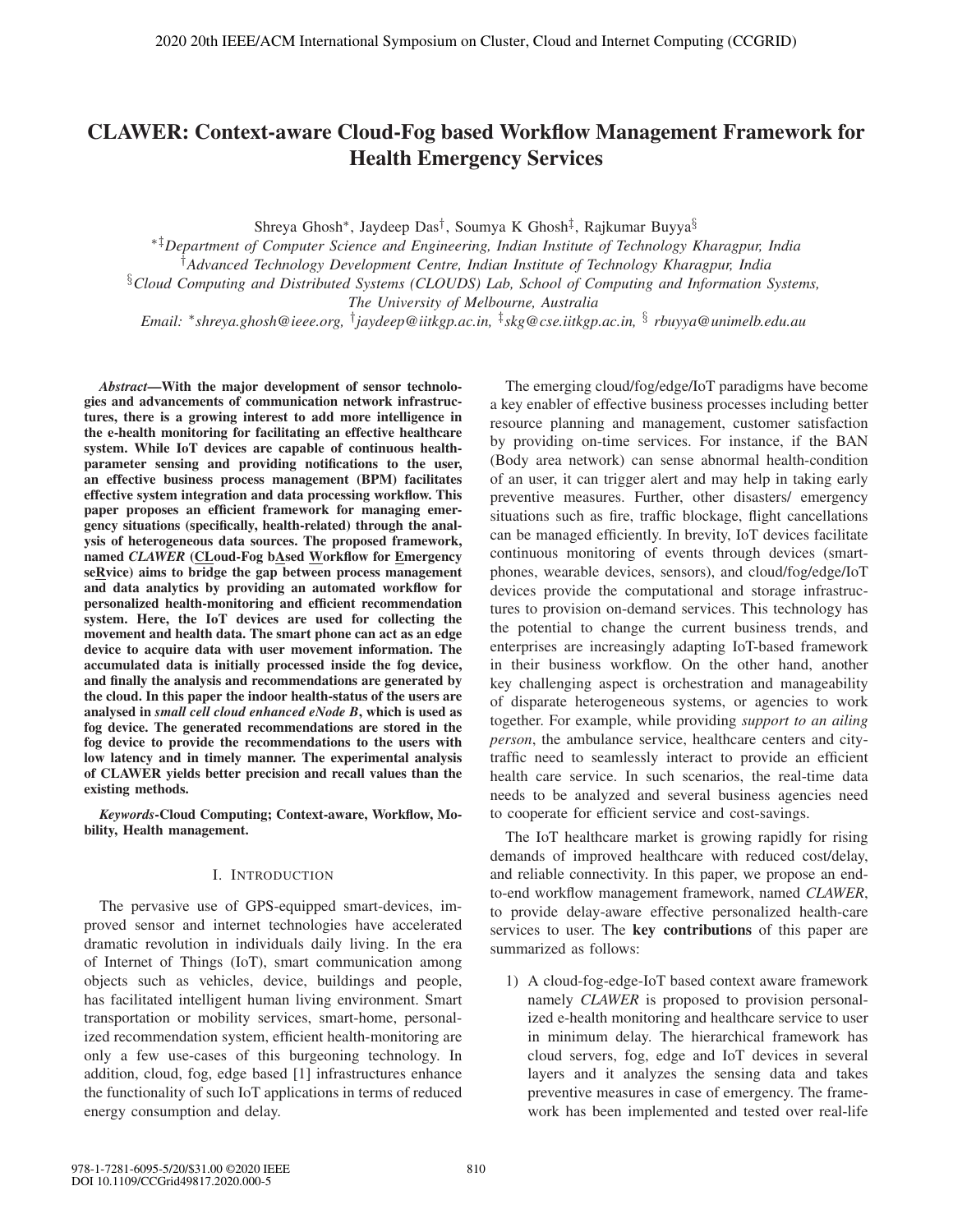

Figure 1: Workflow of CLAWER

data samples and promising results have been found.

- 2) An automated workflow is presented in CLAWER framework, when different modules of it works together and adaptive measure is taken based on the data analysis and contexts. The automated workflow is useful in taking decisions when emergency situation arises.
- 3) CLAWER presents a markov-chain based pathprediction model for extracting optimal path. Further, the prediction algorithm is computed on MapReduce paradigm for faster response. This mobility analytics is beneficial when the user has some serious health problem and needs to travel to the health-care center in minimum delay.

In this direction, CLAWER is an well-designed, integrated framework which facilitates effective health-monitoring and decision making in case of emergency situations. The rest of the paper is organized as follows. Section II discusses the related works. CLAWER framework is presented in section III and experimental evaluation is discussed in section IV. Finally, the paper is concluded in section V.

#### II. RELATED WORK

With this advancement and growth in wireless sensor network, Internet of Things (IoT) has been introduced [2]. In IoT the sensors and actuators collect the status of the environmental objects of the surrounding and the processing takes place usually inside the cloud. However, the data storage and processing in the cloud suffers from delay and energy consumption, which has been dealt with using edge and fog computing [3], [4]. The integration of IoT with fifth generation network has been discussed in [5]. Ehealth monitoring has also become an emerging area of interest in IoT. Various applications such as Samsung S Health, Apple Healthkit, Google Fit, and Microsoft Health are available today. In Internet of Health Things (IoHT), exchange and processing of the data is performed to monitor health condition of individuals by integrating sensor or IoT devices with advanced mobile technologies. Existing ehealth applications use cloud servers for processing of the health data. However, cloud only framework may affect the quality of service in terms of delay and power consumption [6], [7], which has been overcome through the use of fog computing [8], [9].

The context-aware health care system for smart cities has been proposed in [10]. For personalized mobile health care, an IoT based interconnection framework has been designed in [11] for continuous and remote monitoring of vital signs. In the context of business process management (BPM), Xiong et al. [12] presents a framework named SmartCrowd to deliver crowd-sourcing tasks by proposing a novel workflow model. Another work [13] presents an efficient algorithm for for regenerating BPM in multi-cloud environment for cost reduction.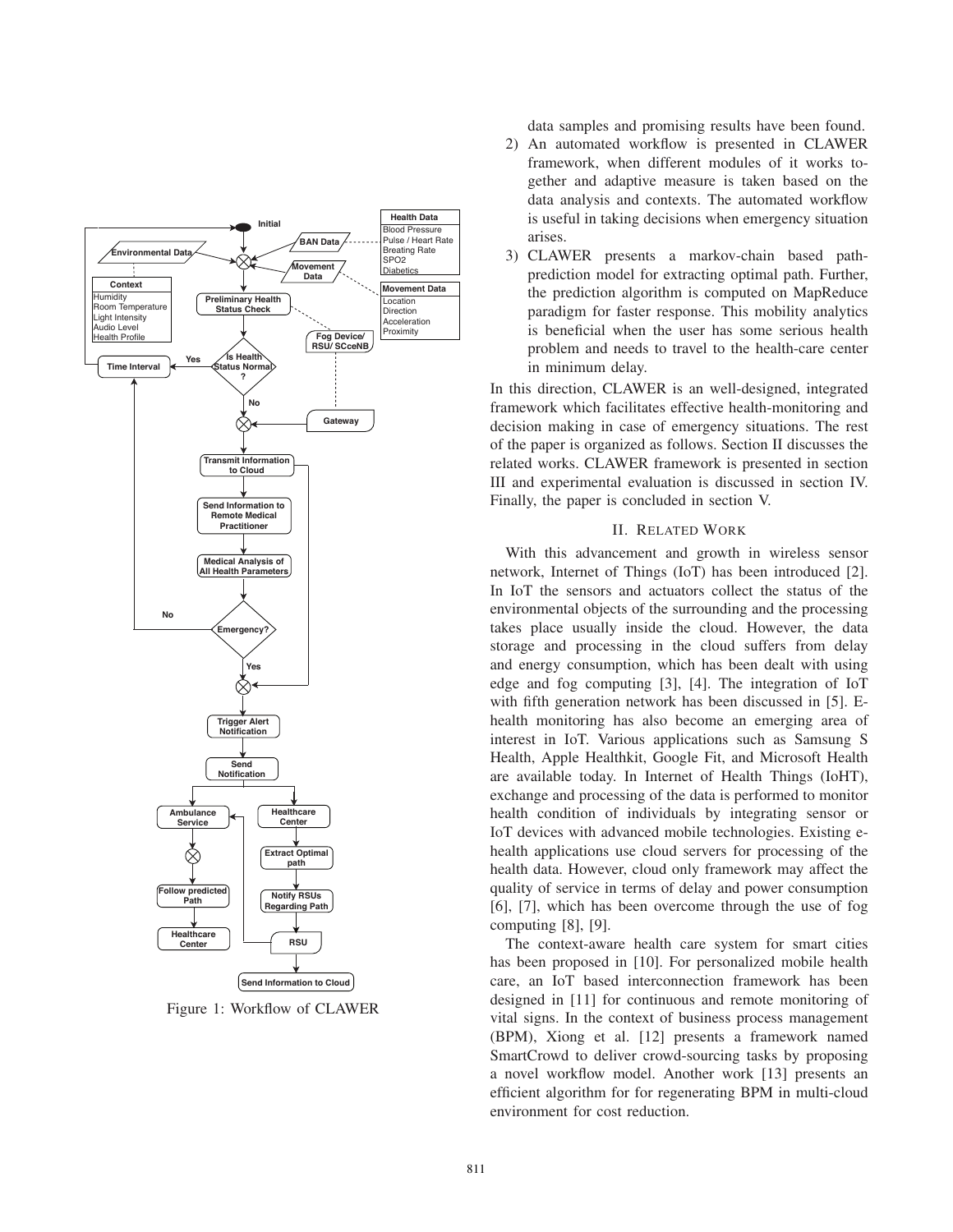

Figure 2: CLAWER: Hierarchical Placements of IoT/ Edge/ Fog/ Cloud

Nevertheless, CLAWER is the first work to integrate several business partners/ agents (such as hospital, car, IoT devices, cloud data-centers) and analyse location, contextual information, and health information for recommending users' health status and subsequently taking preventive measures. To the best of our knowledge, no other existing works have considered such workflow-oriented data analysis for building an efficient health monitoring system.

# III. CLAWER: ALGORITHMS AND IMPLEMENTATIONS

In this section, we describe the proposed framework named *CLAWER* that is capable to model and analyse health profiles of individuals and recommend medical assistance periodically. Figure 1 illustrates the overall workflow of the health monitoring and recommendation system. Figure 2 represents the hierarchical placement of cloud/ fog/ edge/ IoT devices in both indoor and outdoor regions. As depicted in the figures, the proposed system architecture consists of users with wearable devices, handheld devices, SCceNB (small cell cloud enhanced eNodeB), RSUs (Road Side Unit) and cloud servers. The handheld and wearable devices are equipped with various sensors and applications helping in health-related and movement data capturing. The handheld devices are connected with the network through SCceNB in indoors. Here, these handheld devices are edge devices, which process data locally. Similarly, when the user is in move, the vehicle (such as ambulance) act as an edge node. These edge devices are connected to fog nodes: RSU (outdoor) and SCceNB (indoor). The fog nodes helps in computing, storing and communicating between edge devices and cloud servers. The cloud storage and computing capacity are utilized to analyse the accumulated huge movement and health information. Besides, the system is also capable to detect abnormal health condition, and notifies to the caregivers accordingly.

In case abnormal health condition is detected or emergency situation occurred, the user needs to reach to the nearby healthcare center in minimum delay to avoid any fatal condition. Along with the ambulance service, another fundamental aspect is to find out the optimal path (less congestion) to traverse the distance in minimal time. This section presents the methods and their implementations to extract the path.

#### *A. Health status monitoring*

Body area network (BAN) is used to capture the health data of a user, such as blood pressure, body temperature, heart rate etc. The collected health data are sent to the smart phone of the user. The geo-location information of the user, health data and contextual data are accumulated inside the smart phone of the user, which forwards it to the fog device under which the user is registered. The fog device performs preliminary processing on the data before forwarding to the cloud. In case of health data analysis, a functional model is generated to verify whether the user's health status is normal or not. In the functional model, the user's geo-location information, contextual information such as humidity, light intensity, temperature of the environment and health data are provided as input. Based on the health and context information, if any abnormality is detected, then the user is notified through an alert. Let the collected health data set is  $data_h$ , context data set is  $data_a$  and geo-location information is  $data_g$ , then the predicted health status  $(S_h)$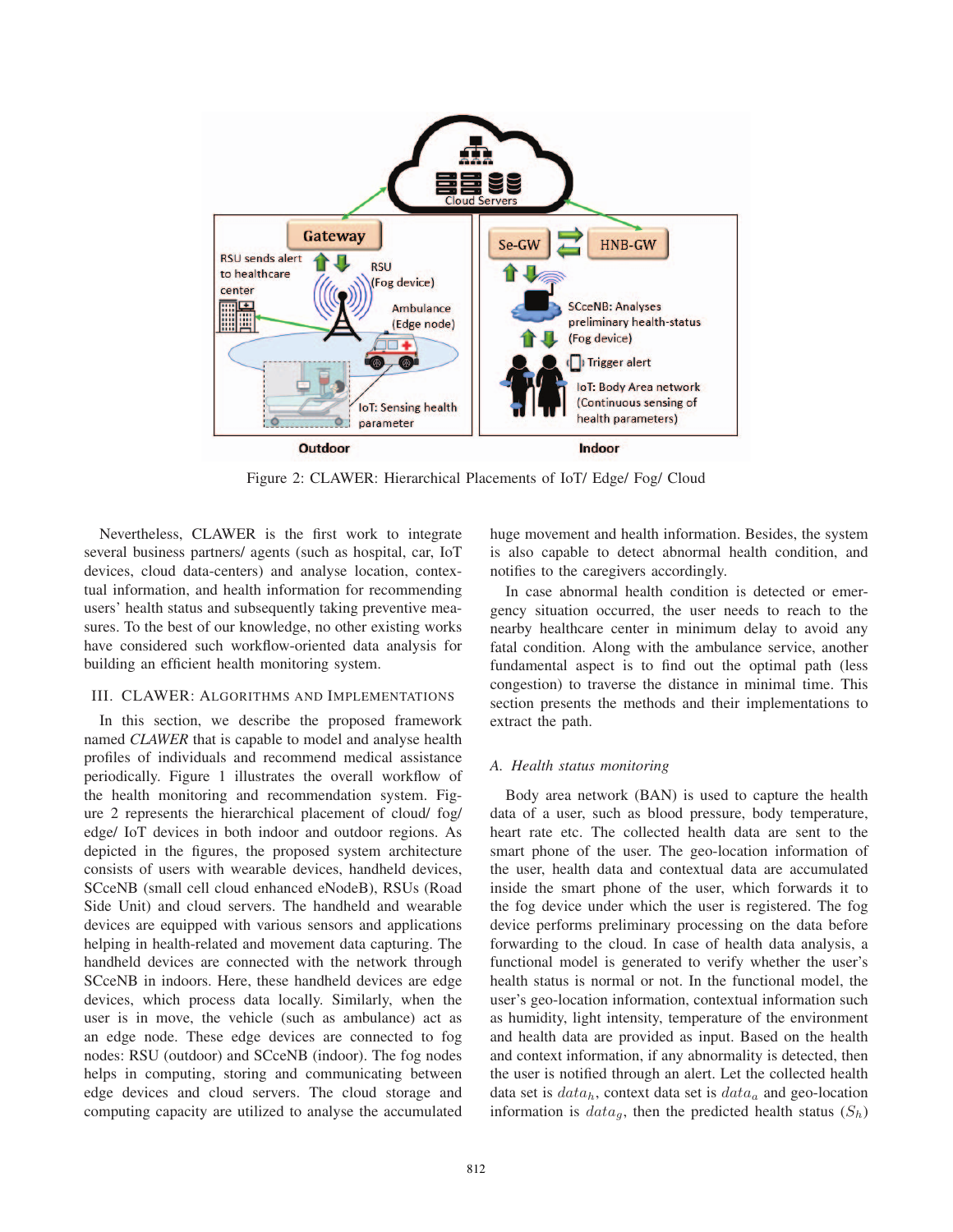will be given as,

$$
S_h = f(data_h, data_a, data_g) \tag{1}
$$

where  $f(data_h, data_a, data_g)$  is the function to be performed on the health data set  $(data_h)$ , context data set  $(data_a)$  and geolocation information  $(data_g)$ . In this functional model, each of the collected health parameter value is compared with respect to its normal range based on the context data and geolocation information. If the health parameter value falls outside the normal range based on the context data set and geolocation information, then the predicted output is "health status is abnormal based on parameters". In that case an alert message is sent to the user along with the information of nearby health centre.

# *B. Probabilistic modeling of road networks and traffic information*

A road network can be easily modeled as a Markov chain, where each state of the Markov chain corresponds to junctions (nodes) and a transition edge corresponds to connecting roads (edges) between a pair of junctions. This interpretation of the road networks is defined as primal [14]. On the other hand if we reverse the role of streets and junctions then that representation is the dual representation (streets are states and junctions are transition edges). CLAWER proposes a data-driven Markov model considering quantitative variables which helps in defining the dynamic nature of road traffic.

To handle the dynamic nature of the road network, we decompose the network to avoid the redundant computations. For example, if one of the lane of Kolkata region is blocked due to construction, it will not affect the transportation of Delhi region at any cost. But, blockage of National Highway will surely affect the transport network of Delhi. Hence, hierarchical decomposition or partition of road network based on spatial distribution and connection between two spatially distributed nodes is another important task. We propose to maintain a log of any change occur in road network - like blockage of the road or any inclusion of road, change in parameters. We also maintain a cache to store few computed routes to avoid the duplicate computation. Let us say, cache is updated in time  $t_i$  and road structure change is detected or communicated at time  $t_j$ . If  $t_j < t_i$ , then updated information need to be reflected in the system, otherwise we ignore the change.

To predict the less congested path, we utilize Markov chain based approach. The probability of the variable is represented as:

$$
P(X_{k+1} = S_{k+1} | X_k = S_k, X_{k-1} = S_{k-1}, \dots X_0 = S_0)
$$
  
=  $P(X_{k+1} = S_{k+1} | X_k = S_k)$   

$$
\sum_{j=1}^{N} P_{i,j} = 1, \forall i = 1, 2, ..., N
$$
 (3)

Markov chains are generally expressed by transition probability matrices. So if a system has  $N$  states, the transition probability matrix  $P$  will be an NxN matrix with entries  $P_{i,j}$ , where  $P_{i,j}$  is the probability of making a transition from state  $S_i$  to state  $S_j$  and the sum of all entries of every row in P sum to 1 as shown in Equation 3.

The transition probability matrix P corresponds to a digraph, where the nodes of the graph are represented by the states of the Markov Chain, and for every  $P_{i,j} \neq 0$  there is an edge between states  $S_i$  and  $S_j$ .

# *C. Construction of Markov chain of road network*

We have shown the procedure to construct the transition matrix of Markov chain for a road network in this section. In order to thoroughly assess the performance of the proposed approach, we have considered a simple road network as a benchmark as shown in Fig. 3. However, since the method is scalable, it can be applied to any real world road network of any size. The network shown in Fig. 3 is of two towns that are separated by a river and connected by bridges.

Transforming a road network to Markov chain is done by converting the primal to dual. As defined earlier in a dual network the nodes correspond to city roads and edges are junction points. Fig. 4 shows the dual network where each node is labeled as XY which implies that junctions X and Y connected by road XY(X and Y being nodes in the primal). We perform this transformation of primal to dual network because more information is captured by the dual version.

Apart from traffic flow, we need to consider travel times between different junctions. We construct the Markov chain of the dual network, where each node of the dual network corresponds to a state and each edge corresponds to a transition edge in the Markov chain. The time to cover individual roads varies according to the length and width of the road, limitation of speed, road surface condition, time of the day and other dynamic factors. The average travel time between junction points depends not only on the length of the roads but also on other traffic conditions. The cloud server can compute the average travel time between two junctions by mining historical mobility data. After computing the normalized average travel time across all roads, the probability associated with every self loop is given by

$$
P_{ii} = \frac{(att_i \cdot 1)}{att_i}, i = 1, 2, ..., n
$$
 (4)

where  $att_i$  = average travel time of the  $i^{th}$  road, estimated from the collected data as discussed in the later section.

$$
P_{ij} = (1 - P_{ii}) \cdot r_{ij}, i \neq j \tag{5}
$$

where  $r_{ij}$  = turning probability from road i to j.

It may be noted that we have modeled the road network in this way because the underlying Markov model captures useful information about the real world phenomena and it is more simpler representation for performing analysis.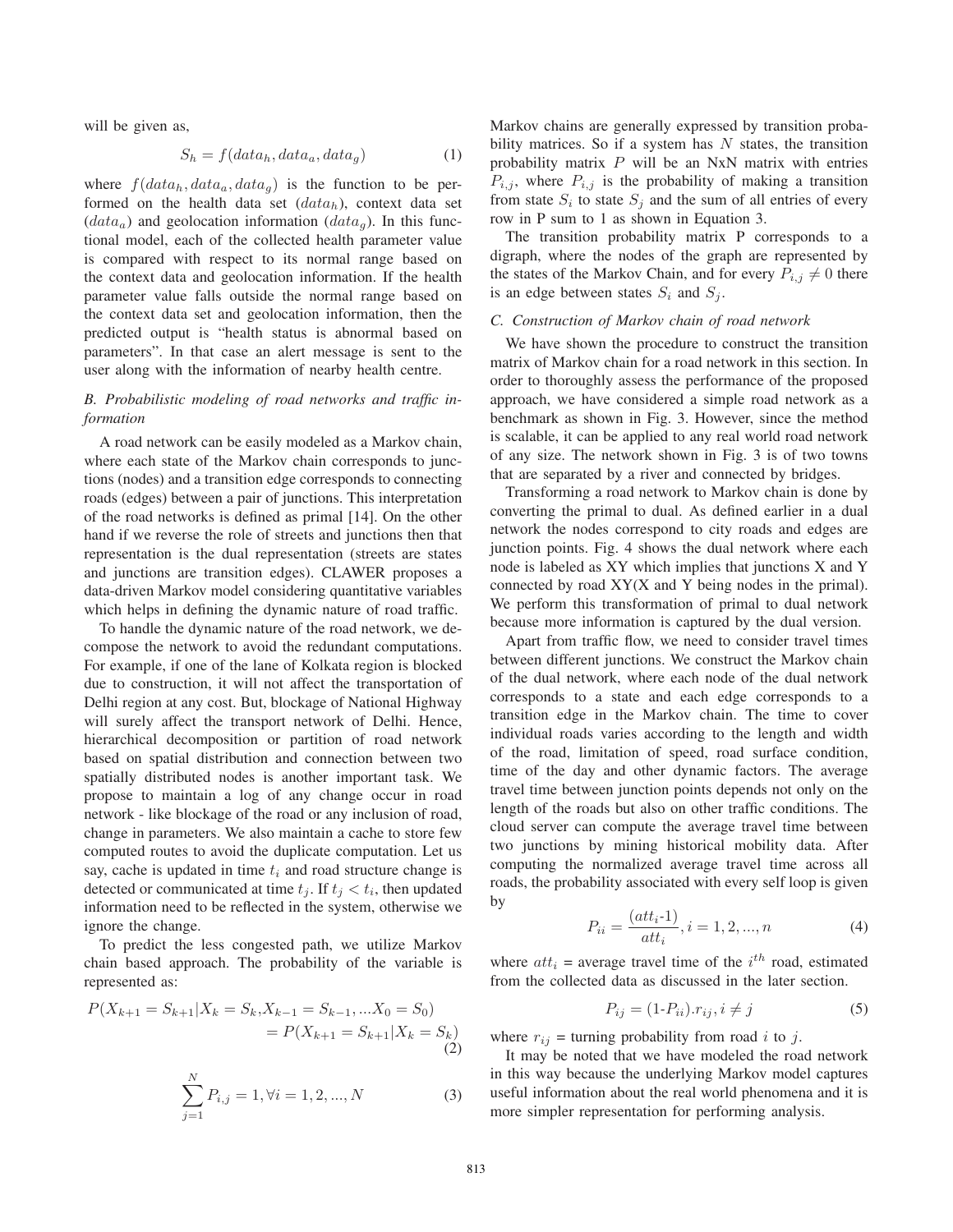

Figure 3: Sample primal graph of a road network



Figure 4: Sample dual graph of the road network

# *D. Predicting optimal path*

It may be noted that the shortest path may not be the optimal path to reach the destination due to usual high traffic congestion or any other events such as traffic blockage or accidents. While *Dijkstra algorithm* is the traditional shortest path algorithm, for goal-directed path prediction, we have used a variant of *A*<sup>∗</sup> *Algorithm*. The cost function  $cost(n_i, n_j)$  is represented by:

$$
cost(n_i, n_j) = a(n_i \rightarrow n_j) + b(R_{i,j}, c)
$$
 (6)

where  $cost(n_i, n_j)$  is the cost required to traverse from  $n_i$ node to  $n_j$  node on the road network  $(R)$ . The components of the cost function are  $a(n_i \rightarrow n_j)$  and  $b(R_{i,j}, c)$ . The first component  $(a(n_i \rightarrow n_j))$  is computed from the connecting edges of the road network, i.e, length of edge, average time required to traverse. The next component consists of the subgraph  $(R_{i,j})$  of the road network consisting the start  $(n_i)$  and destination node  $(n_i)$  and *context parameter* (*c*). CLAWER considers travel patterns  $(p_1)$  of the subgraph and real-time traffic events  $(p_2)$  as *context* while computing the cost function. For instance, the road-segments connecting residential regions and commercial regions usually have high traffic congestion  $(p1)$  in particular time-slots  $(0830-0930)$ . Again, real-time traffic events  $(p_2)$  such as accident or roadblockage impact the usual traffic-flow - which needs to be incorporated in the cost function. As A<sup>∗</sup> achieves better performance by using heuristics to guide its search, it is a major challenge to define heuristics in practical travelrouting and path-prediction system. The travel pattern is analyzed using *auto-regressive integrated moving average* [15] to find out probable values of GPS footprints of vehicles in different time-slots from the historical movement traces. The number of vehicles entering and exiting from a road segment  $(e_a)$  in a particular day  $d_1$  is defined by  $En_{d_1}^{e_a}$  and  $Ex_{d_1}^{e_a}$  respectively. Similarly, the number of moving vehicles are represented by  $M_{d_1}^{e_a}$ .

$$
En_{d_1}^{e_a} = (En_{t_0}^{1,a}, En_{t_1}^{1,a}, \dots, En_{t_m}^{1,a})
$$
  
\n
$$
Ex_{d_1}^{e_a} = (Ex_{t_0}^{1,a}, Ex_{t_1}^{1,a}, \dots, Ex_{t_m}^{1,a})
$$
  
\n
$$
M_{d_1}^{e_a} = (M_{t_0}^{1,a}, M_{t_1}^{1,a}, \dots, M_{t_m}^{1,a})
$$
\n(7)

Next, for each segment 3 matrices are formed for all  $E$  edges of  $p$  days.

$$
M = (M_a, M_b, \dots, M_E)^t = \begin{pmatrix} M_{d_1}^{e_a} & M_{d_1}^{R_b} & \dots & M_{d_1}^{R_E} \\ M_{d_2}^{e_a} & M_{d_2}^{R_b} & \dots & M_{d_E}^{R_E} \\ \dots & \dots & \dots & \dots \\ M_{d_p}^{e_a} & M_{d_p}^{R_b} & \dots & M_{d_p}^{R_E} \end{pmatrix}^t
$$
 (8)

Next, we execute the path finding algorithm on a Map-Reduce platform for a faster response. Algorithm 1 shows the basic steps of the procedure. *RGraph* is represented in adjacency list format. The Mapper function, generates the key-value pair for all the nodes present in the path.

$$
\forall m \in adjacency \; list \; : emit(m, F_{Cost} + d) \qquad (9)
$$

 $F_{Cost}$  produces the cost to reach one node to another based on other pre-defined parameters and heuristics given. Another key problem here is to preserve the original graph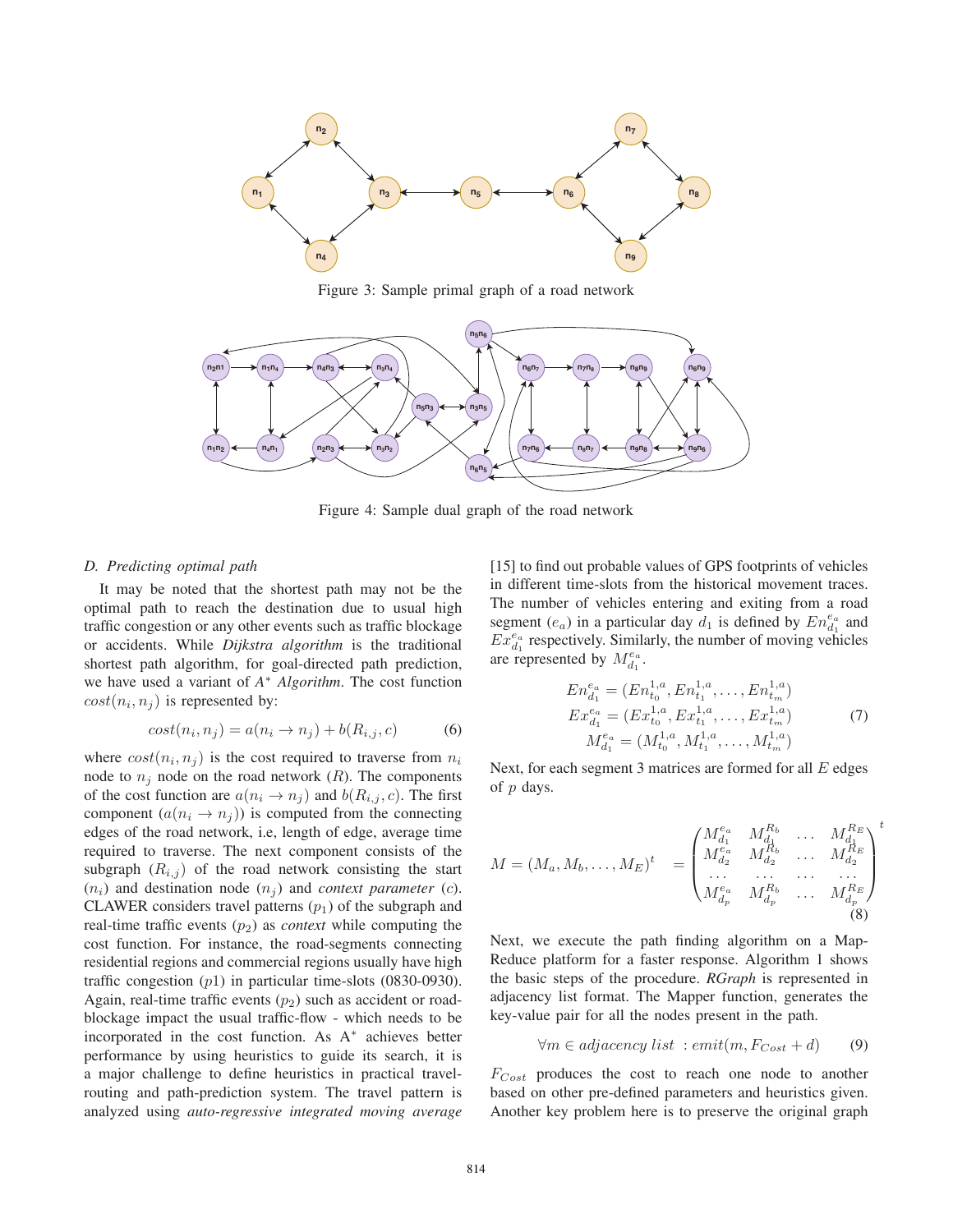structure. Hence, mapper emits (n,adjacency list) also for tracking the road graph structure. All the reachable nodes are grouped by the Sort or Shuffle function. Reducer selects the path with minimum distance for each reachable node. Also, additional information are recorded to keep track of actual path. Each MapReduce iteration advances to extract the optimal path by one hop. Multiple iterations explore the whole graph. Basically, more reachable nodes are included with subsequent iterations as the search expands.

Algorithm 1 : Path Finding using MapReduce platform

Function Mapper(NODEID n, NODE N): 1: **for** NODEID  $S \in AdjacencyList(N)$  **do**<br>2:  $d \leftarrow ComputeDist(S, n)$ 2:  $d \leftarrow ComputeDist(S, n)$ <br>3: **EMIT(NODEID** n, $F_{cost}$  + EMIT(NODEID  $n, F_{cost} + d$ ) 4: end for 5: Function Reduce(NODEID  $M$ ,  $[d_1, d_2, ...]$ ): 6:  $d_{min} \leftarrow \infty$ 7:  $N_{neighbor} \leftarrow \Phi$ <br>8: **for**  $d \in [d_1, d_2, ...]$ 8: for  $d \in [d_1, d_2, \ldots]$  do<br>9: if ISANODE(d) the if ISANODE(d) then 10:  $M \leftarrow d$ <br>11: **else**  $d < d_m$ **else**  $d < d_{min}$ 12:  $d_{min} \leftarrow d$ <br>13: **end if** end if 14:  $M.DISTANCE\_Computed \leftarrow d_{min}$ <br>15: Combine(M,d) Combine(M,d) 16: end for

#### *E. Power consumption of CLAWER*

To depict the performance of CLAWER in terms of power consumption and delay, we have theoretically modelled the interconnection of cloud-fog-edge-IoT devices [16] [17]. The delay in health-data transmission using SCceNB in indoor-region is calculated as:

$$
De_{Tran} = (1 + Upf_{in}) \times (Damt_{up}/R_{upi})
$$
  
+(1 + Dwf\_{in}) \times (Damt\_{dw}/R\_{dwi}) \t(10)

where  $Damt_{up}$  and  $Damt_{dw}$  are the amount of data (health/ location/ time) transmitted in uplink and downlink respectively in indoor region. The data transmission rates are represented by  $R_{upi}$  and  $R_{dwi}$ . The failure rates of data transmission are  $Upf_{in}$  and  $Dwf_{in}$  respectively for uplink and downlink. The delay for preliminary processing of health-status in SCceNB is

$$
Dp_{in} = D_p / Pr_{fog}
$$
 (11)

where  $Dp_{in}$  and  $Pr_{f \text{og}}$  are the amount of health-data and the speed of fog devices (SCceNB). Similarly, the energy consumption of the IoT (mobile device/ sensors) during transmission is represented as:

$$
Ein_{Tran} = Ein_{up} \times ((1 + Upf_{in}) \times (Damt_{up}/R_{upi}))
$$

$$
+ Ein_{dw} \times (1 + Dwf_{in}) \times (Damt_{dw}/R_{dwi}))
$$
(12)

The energy consumption of the IoT device during healthdata processing is represented by:

$$
Ep_{in} = E_{id} \times (D_p/Pr_{fog})
$$
 (13)

where  $E_{id}$  is the energy consumed by the IoT device (mobile/ sensor) in idle mode. Similarly, the delay and power consumption in the outdoor region is computed following the same formulations.

#### IV. PERFORMANCE EVALUATIONS

To validate the proposed approach, a test-bed has been built which consists of handheld-devices, wearable sensors (collects health and movement data), fog device and cloud server. We have used the Google Cloud Platform (GCP) for the computation and storage of huge amount of movement and health log.

# *A. Experimental testbed*

The datasets have been collected from individuals of different ages at *Kharagpur, India* region voluntarily. A total of 65 subjects participated in the survey for six months. The subjects were requested to install the Android application and carry the wearable devices for the study period. Fitbit is used for collecting health data. We have created an Android application which is capable to communicate with the wearable device, on-board sensors of the handheld Android device and bluetooth signals from beacons. In our experiment, the Raspberry Pi 3 is used as Bluetooth beacon, where we install the Eddystone Bluetooth Beacon<sup>1</sup> for sending data periodically. In this regard it has to be mentioned that the data comes in the form of *.csv* file. In our lab we have used a Raspberry Pi as fog device. The Android application installed inside the smart phone accumulates the movement and health data, and forwards to the fog device. The Raspberry Pi acting as the fog device sends the data to the cloud. Google IoT core instance is used as cloud server in our experiment. The cloud after processing of the health and movement data, predicts the health status and generate health recommendations for the user. The health-related recommendations are sent to the Raspberry Pi, which stores them and sends to the user according to his/her requirement. In case of abnormal health status and emergency, an alert is provided to the user and subsequent procedures are initiated.

#### *B. Experimental observations*

The experimental results are illustrated in two broad aspects: (i) power consumption and delay and (ii) accuracy of path prediction.

<sup>1</sup>https://developers.google.com/beacons/eddystone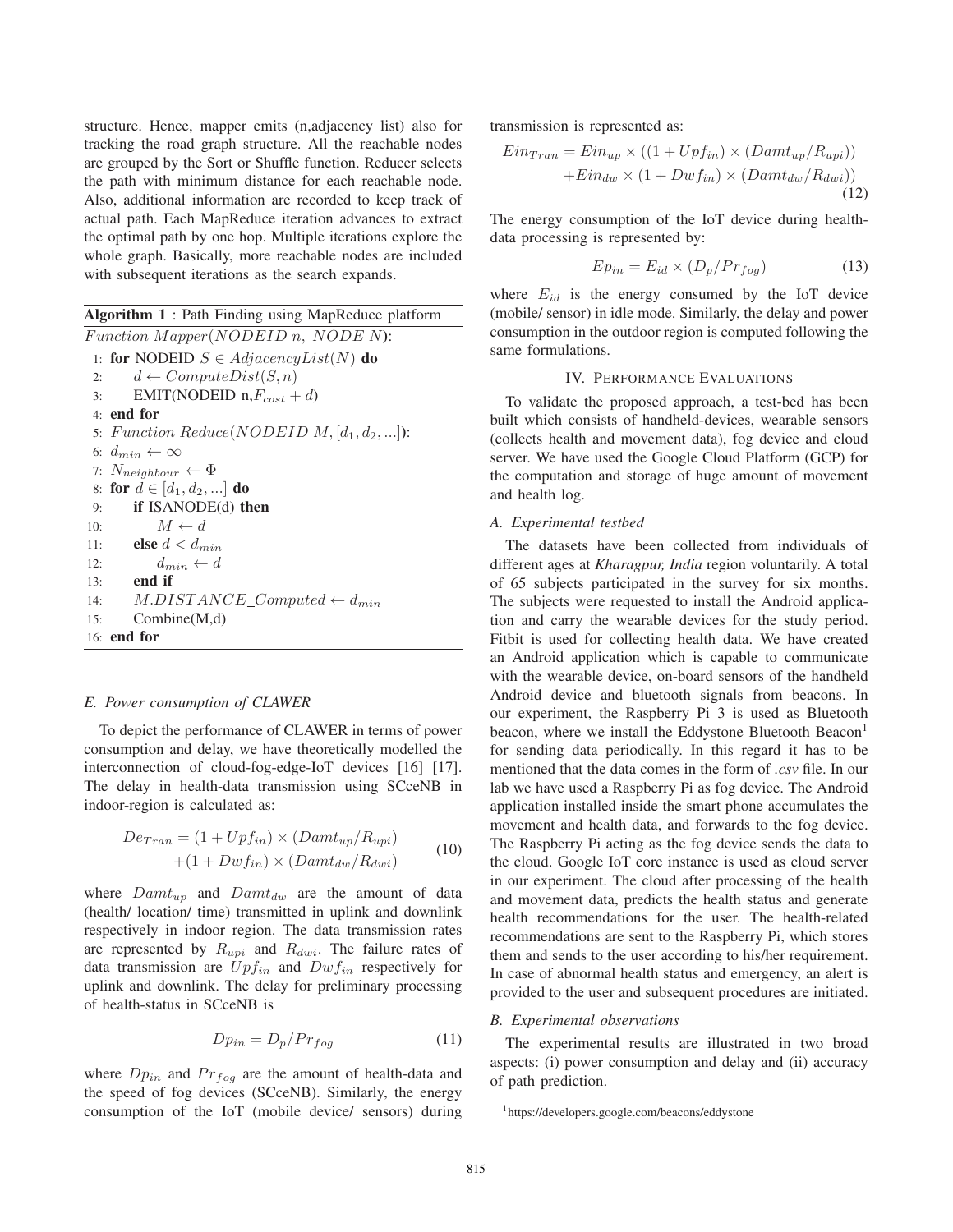

Figure 5: Delay in proposed CLAWER framework (indoor)



Figure 6: Energy consumption in proposed CLAWER framework (indoor)



Figure 7: Delay in proposed CLAWER framework (outdoor)



Figure 8: Energy consumption in proposed CLAWER framework (outdoor)



Figure 9: Precision and recall values for path prediction of CLAWER



Figure 10: Accuracy value for path prediction of CLAWER

For measuring delay and power consumption of the framework, we have taken different samples of data from the experiments. The results are shown in Figures 5 - 8. The performance of CLAWER is compared with existing Health-Fog system [8]. It is observed that our proposed framework has outperformed the existing approach in a large margin. Figures 5 and 6 illustrate the delay and energy consumption indoor region. The fog devices (SCceNB) are used to analyse preliminary health-status and communicate with cloud in case abnormal health condition is detected. SCceNB stores the health-profile along with medicine recommendations of patients and thus reduces the delay. It is observed that *CLAWER has around* 28% *better response time and the energy consumption is reduced by* 26%*.* Figure 7 and figure 8 represents the delay and energy consumption in outdoor region, where RSUs are used as fog devices. CLAWER utilizes markov-predictor for selecting the best route to reach the destination in minimum delay. The results show promising reduction of delay and energy consumption compared to the existing (cloud-only solution) approach.

The performance of CLAWER framework for path prediction from source to destination avoiding traffic congestion is illustrated using *Precision*, *Recall* and *Accuracy* metrics [16]. To demonstrate the effectiveness, we have segregated the data into different time-bins such as 10mins, 20mins upto 60mins. For each of the time-bins, we have computed the metrics. Figure 9 shows the precision and recall values